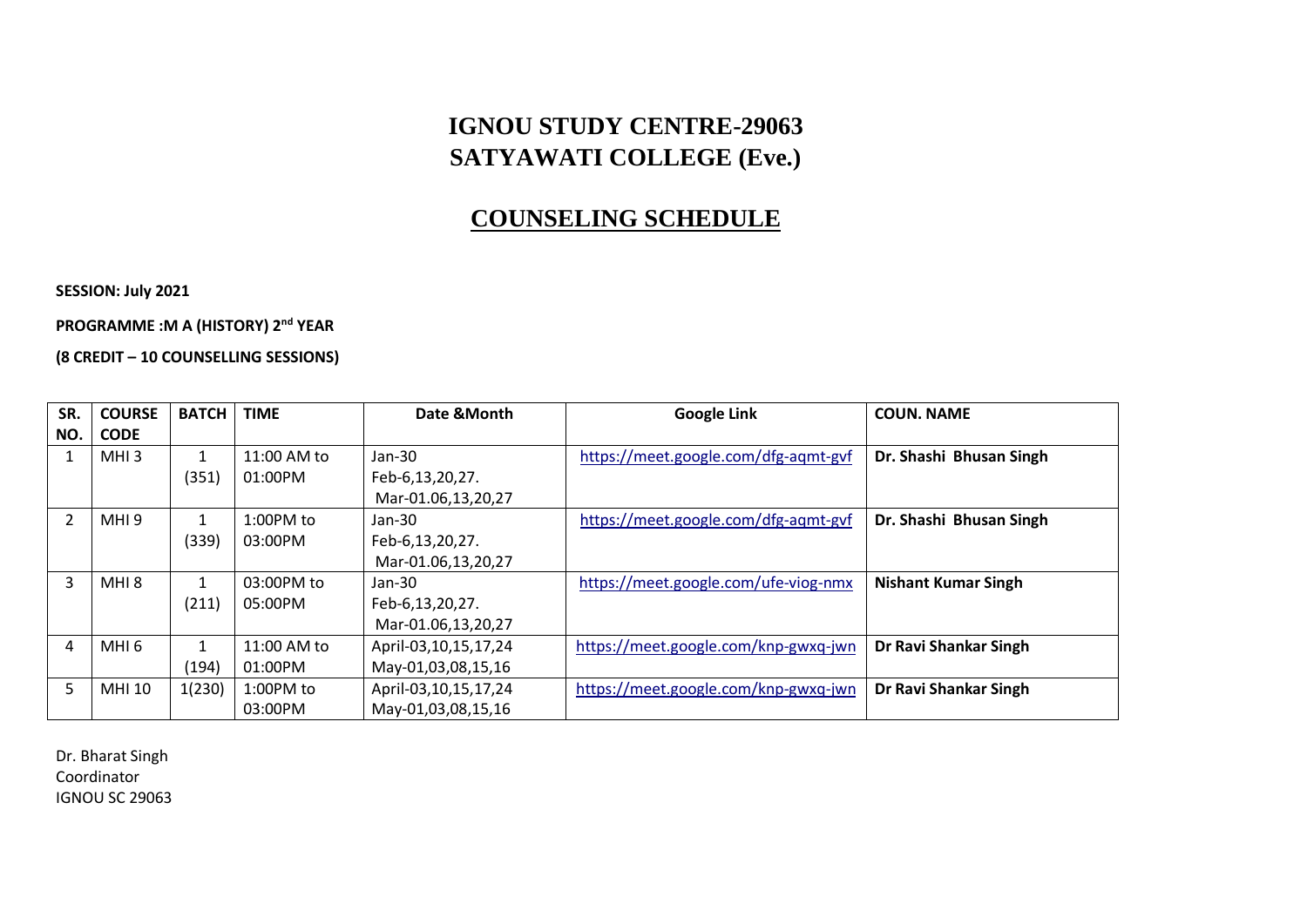**SESSION: July 2021**

**PROGRAMME :M A (HISTORY) 2nd YEAR** 

**(4 CREDIT – 6 COUNSELLING SESSIONS)**

| SR. | <b>COURSE</b>     | <b>BATCH</b> | <b>TIME</b> | Date & Month          | <b>Google Link</b>                   | <b>COUN. NAME</b>   |
|-----|-------------------|--------------|-------------|-----------------------|--------------------------------------|---------------------|
| NO. | <b>CODE</b>       |              |             |                       |                                      |                     |
|     | MPSE <sub>3</sub> | 1(79)        | 3.00PM      | April-03,10,15,,17,24 | https://meet.google.com/tkf-mriv-dwx | Santosh Kumar Yadav |
|     |                   |              | to          | May-01,               |                                      |                     |
|     |                   |              | 5.00PM      |                       |                                      |                     |
|     | MPSE 4            | (79)         | 3.00PM      | May-03,08,15,16,22,29 | https://meet.google.com/tkf-mriv-dwx | Santosh Kumar Yadav |
|     |                   |              | to          |                       |                                      |                     |
|     |                   |              | 5.00PM      |                       |                                      |                     |

Dr. Bharat Singh Coordinator IGNOU SC 29063